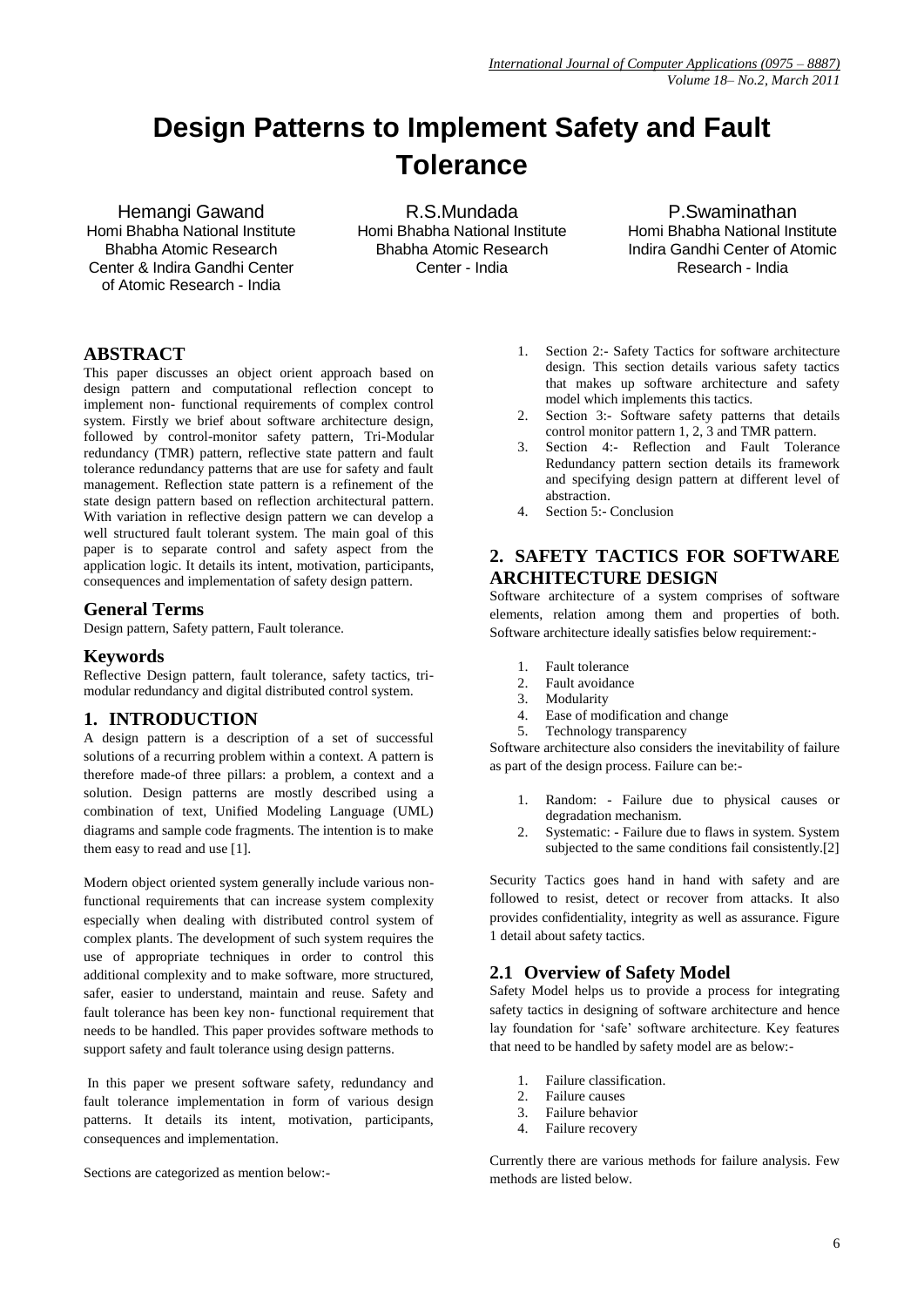*International Journal of Computer Applications (0975 – 8887) Volume 18– No.2, March 2011*

- 1. Manual method
- 2. Cause Effect Sheet
- 3. Failure mode effect analysis (FMEA)
- 4. Software Method

For designing and developing safety tactics in software following task needs to be carried out.

- 1. Analysis of existing system and safety design technique used in it
- 2. Organizing safety tactics based on methods to handle failure
- i) Failure avoidance
- ii) Failure detection
- iii) Failure containment
- 3. Documenting safety tactics base on type of failure. Failure can be
	- i) Minor: subsystem failure that does not causes whole main sub system to stop.
	- ii) Major: subsystem failure that causes whole main sub system to stop.

Safety pattern describe in section 3 is one of the method based on failure avoidance technique while fault tolerance follows detection and containment

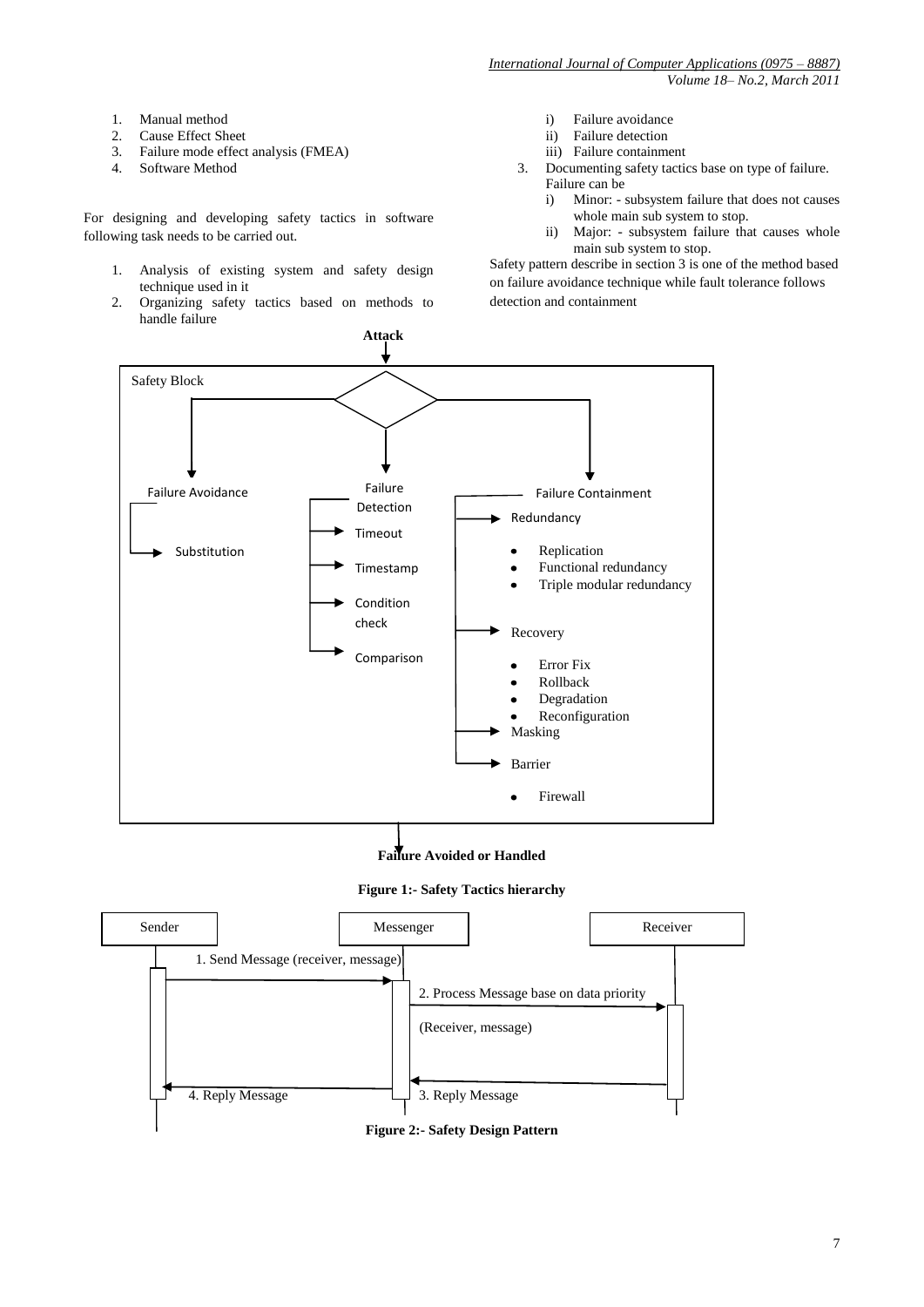# **3. SAFETY DESIGN PATTERN (SDP)**

# **3.1 Intent**

The Safety Design Pattern allows the interchange of information between components and applications. Figure 2 details message flow as described in section 3.3

# **3.2 Motivation**

In normal design we classify the classes based on its utilization or actor for e.g. sender, receiver or interface etc and with class instance all the parameters and related functions are created. When it comes to safety critical application where all data cannot be handled in one class with equal priorities, data needs to be split or categorized. In this pattern data is widely classified majorly into 2 types: - Control and monitor. As a consequence, software engineering processes are significantly improved as well as data handling become easier.

# **3.3 Participants**

- 1. **Message Sender**: Component that sends the message.
- 2. **Message Recipient (Receiver)**: Component that receives the input message and may produce a reply (output message) after processing it. The component may be instructed to perform computations based on the input message.
- Messenger: Intermediary that transfers the message from the sender to the recipient. The sender and the recipient don"t need to be concerned about how the message is transferred (communication protocol, message format, encryption/security mechanism, etc.) and the transformations performed on the message along the way. Messenger is optional element. Based on data priority, request is forwarded.
- 4. **Message**: any piece of information (i.e. data) that needs to be interchanged between sender and recipient. Two messages are usually involved:- input message and output message (or reply message). The reply message is not optional.

# **3.4 Consequences**

**Encapsulation**: - The messaging design pattern maximizes encapsulation. Each component is a selfcontained/independent unit. The only mechanism of communication with other components and applications is via messaging.

**Decoupling**: - SDP minimizes coupling. Again each component is a self-contained unit that can perform independently from the rest of the system.

**Reusability**: - SDP improves reusability. Applications are also able to reuse components from other applications at the component level i.e. a single component can be extracted from another application.

**QA/Testing process**: - SDP facilitates testing and debugging efforts. Components are tested as independent units by sending messages to the component and verifying the expected reply messages (black-box testing).

**Design process**: - SDP improves and simplifies the design process.

**Development process**: - Since each component that relies on messaging is self-contained, a large team of people can cooperate in the development effort without stepping on each other's code/work. In the ideal situation, responsibility for one component/package can be given to an individual. The rest of the team only needs to know the input/output messages that someone else's component are designed to handle. No need to change someone else"s code. The need for creating, maintaining and merging several versions of the code is also minimized or eliminated.

**Speed of development and cost**: - SDP is able to substantially improve the speed of development and reduce cost.

SDP behaves like a state machine. It can be extended to provide fault-tolerant capabilities in a very natural and intuitive fashion by replicating components and coordinating their interaction.

# **4. A FRAMEWORK FOR THE FORMAL SPECIFICATION OF DESIGN PATTERNS**

In this section we introduce our frame work that allows the specification of patterns at different levels of abstraction.

# **4.1 Pattern Specification**

The structural aspect of patterns is represented by subclasses participating in the pattern and associations between them. Classes are represented as set of instances, each of which is represented by an identity taken from an infinite sent of object identities. As such we use the term object and object identity interchangeably. The generalized UML pattern framework is an object-oriented framework that provides support for the base classes that the standard pattern implementation model extends. The specialized patterns framework provides additional functionality such as role-marking and traceability features for pattern participants.

# *4.1.1 Generalization Relationships*

A generalization relationship, which is also called an inheritance or is-a relationship, implies that a specialized, child, class is based on a general, parent, class.

Figure 3 illustrates, a generalization relationship connector appears as a solid line with an unfilled arrowhead pointing from the specialized, child C/C++ class to the general, parent class. Sample C++ code shows its implementation.

## *4.1.2 Association relationships*

An association is a structural relationship that indicates that objects of one classifier, such as a class and interface, are connected and can navigate to objects of another classifier. Figure 4 gives example of association relationship with sample code.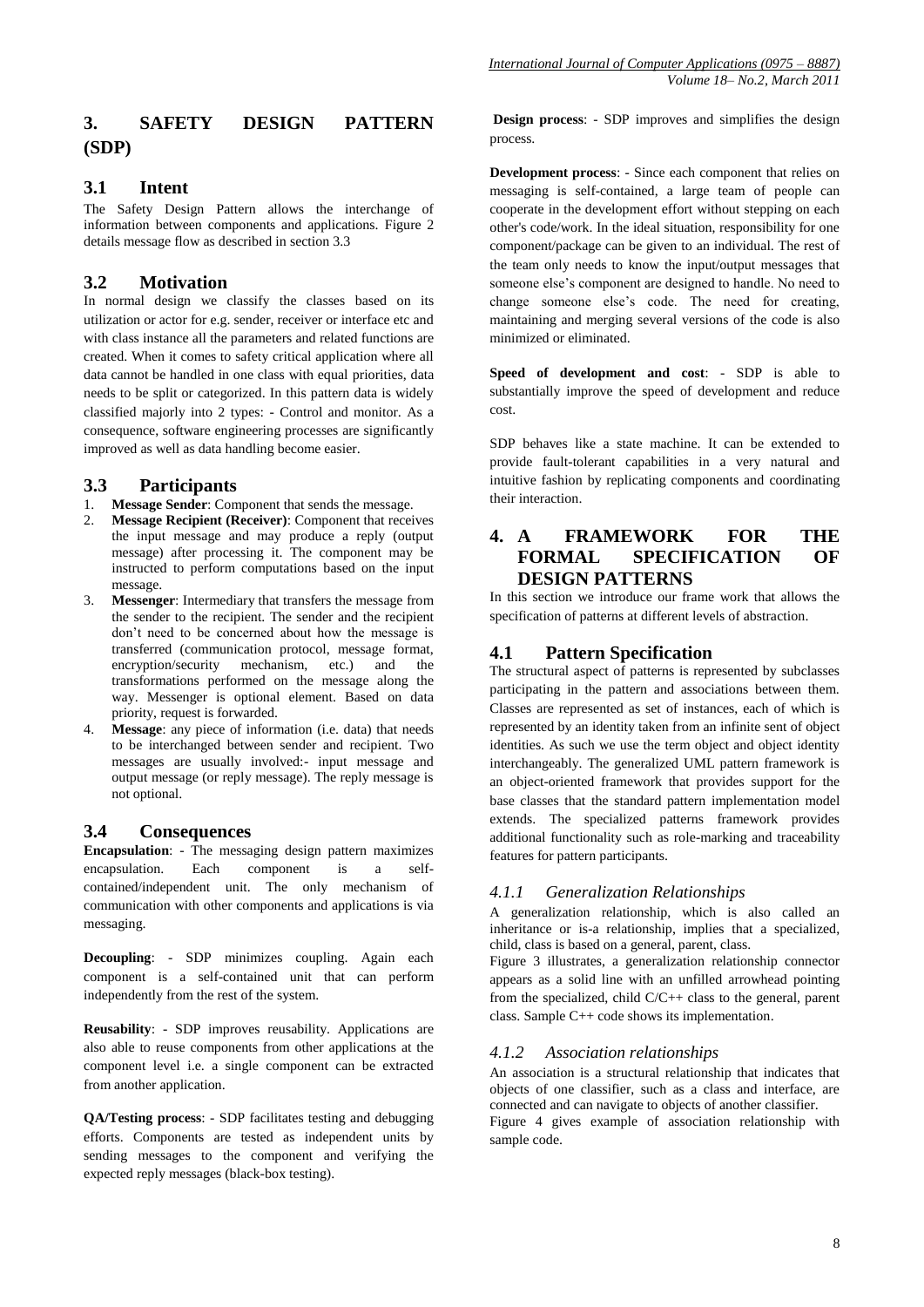

**Figure 3:- Generalization Relation.**



**Figure 4:- Association Relation.**

#### *4.1.3 Dependency relationships*

In class diagrams, a dependency relationship indicates that a change to one class, the supplier, might cause a change in the other class.Figure 5 gives example of dependency relation in UML digram and its C++ implementation.



**Figure 5:- Dependency Relation**

## **4.2 Types of Safety Design Pattern (SDP)**

Safety Design pattern classifies the Input data as Control data and Monitor data. Control data is process by control subsystem or class while monitor data by monitor subsystem respectively. These two systems can behave independently as

well as with feedback loop. Based on the connection between them, they are widely classified in to 3 types as detailed below:-

- 1. Control –Monitor Pattern 1
- 2. Control –Monitor Pattern 2
- 3. Control –Monitor Pattern 3

#### *4.2.1 Control –Monitor Pattern 1*

As shown in figure 6 the input data is send to control as well as monitor sub systems. Control process data output is feed to monitor sub system. Respective output from control and monitor subsystems is given to display or other process system. If any previous data is required for calculation, feedback is provided to monitoring system from output/ other process system.



**Figure 6:- Control Monitor Safety Pattern 1**

#### *4.2.2 Control –Monitor Pattern 2*

In this Pattern Input class is separate for control and monitor subsystem. Figure 7 gives block diagram control monitor pattern 2. It is similar to control-monitor pattern 1 for its operation.



**Figure 7:- Control Monitor Safety Pattern 2**

*4.2.3 Control –Monitor Pattern 3*

In this Pattern there are 3 differences compare with pattern 1

- 1. Input class is separate for control and monitor subsystem
- 2. Control and monitor subsystem have association for cross checking the output before it is feed to other system.

3. No feedback to Monitor subsystem

Figure 8 details about pattern.



**Figure 8:- Control Monitor Safety Pattern 3**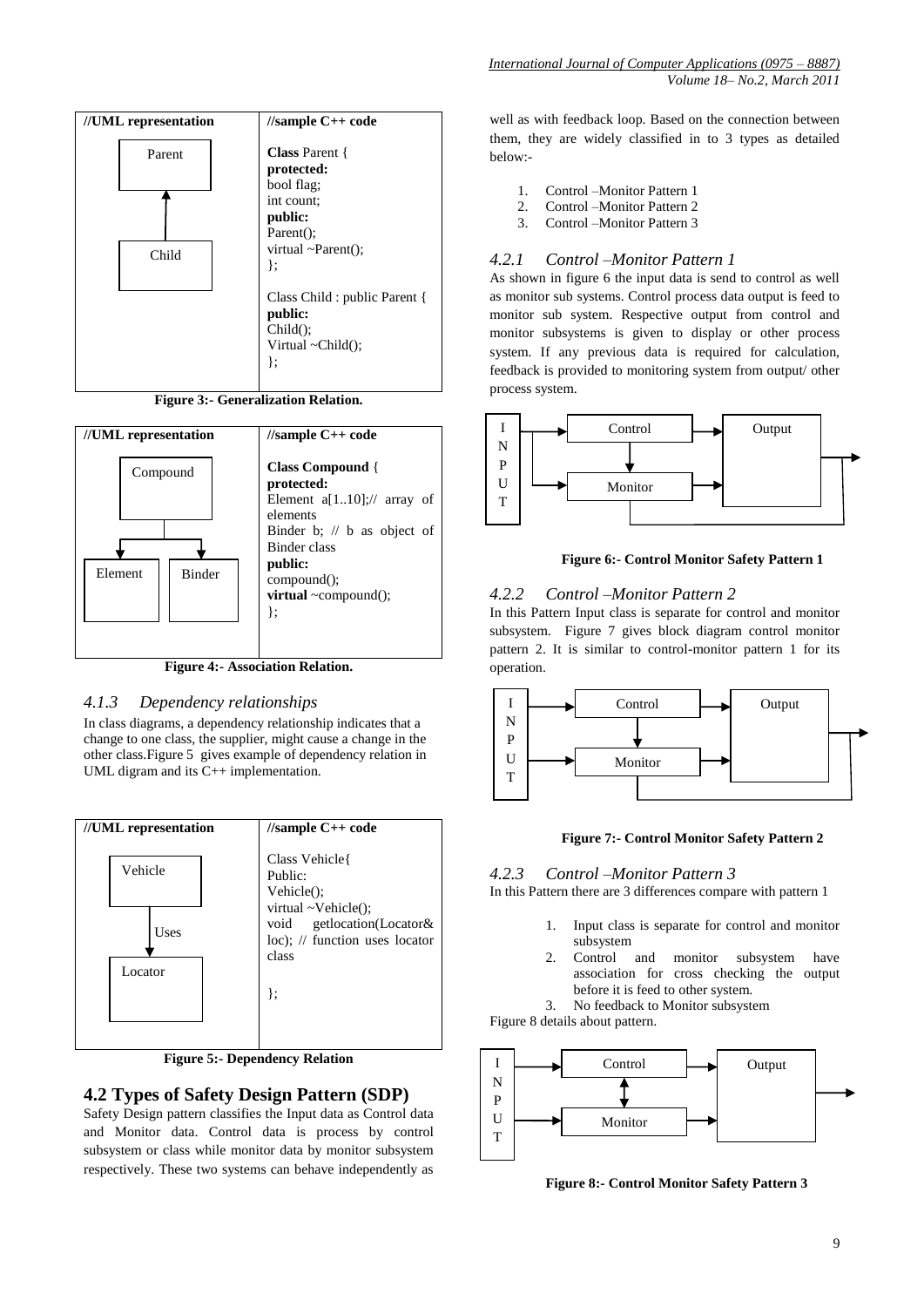Generic Class diagram to represent Control Monitor Safety Pattern is as shown in figure 9.



**Figure 9:- Control Monitor Pattern**

# **4.3 Triple Modular Redundancy Pattern**

Triple Modular Redundancy Pattern (TMR) is a pattern used to enhance reliability and safety in situations where there is no fail-safe state. The TMR pattern offers an odd number of channels i.e. three operating in parallel, each in effect checking the results of all the others. The computational results or resulting actuation signals are compared, and if there is a disagreement, then a two-out-of-three majority wins policy is invoked [4]. Figure 10 shows TMR pattern.

Figure 11 details about TMR pattern implementation in UML and sample code in C++.



**Figure 10:- TMR Pattern**



**Figure 11:- TMR class diagram**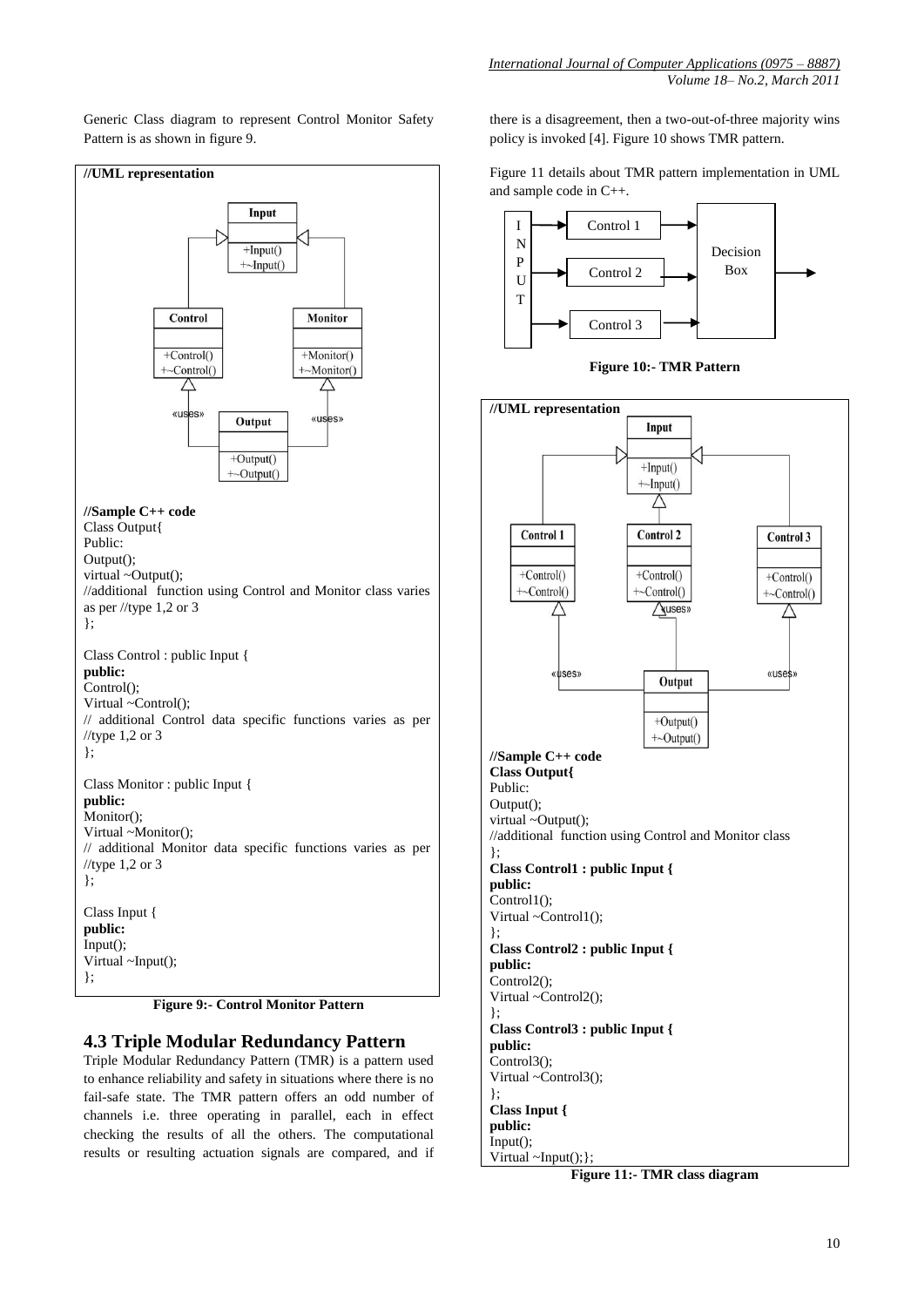



## **4.4 The Reflective State Pattern**

Reflective State Pattern is a refinement of the state design pattern based on the reflection architectural pattern. The State design pattern presents a solution to implement state dependant behavior of a context object by means of state objects. It allows the context object to change its behavior dynamically using the delegation mechanism. The Reflection architectural pattern defines a software architecture that separates an application into two parts: the base level that implements the functional requirements, i.e., the application"s logic and the meta-level which implements the control aspects [2]. Figure 12 gives class diagram for the reflective state pattern.

There are 3 main questions that should be considered in the state machine implementation:-

- 1. Where should the definition and initialization of the possible state objects be located?
- 2. How and where should the input events and guardconditions be verified?
- 3. How and where should the execution of state transitions be implemented?

The implementation of the control aspect of state machine should be separated from the functional aspect. Classes should be loosely coupled to facilitate their reutilization and extension. Reflection architectural pattern separate the state pattern in to two levels, the meta-level and the base level. In the meta-level, the elements of the state diagram are represented by the Meta-State and the Meta-transition class hierarchies. The State machine's controller is represented by Meta-Controller class.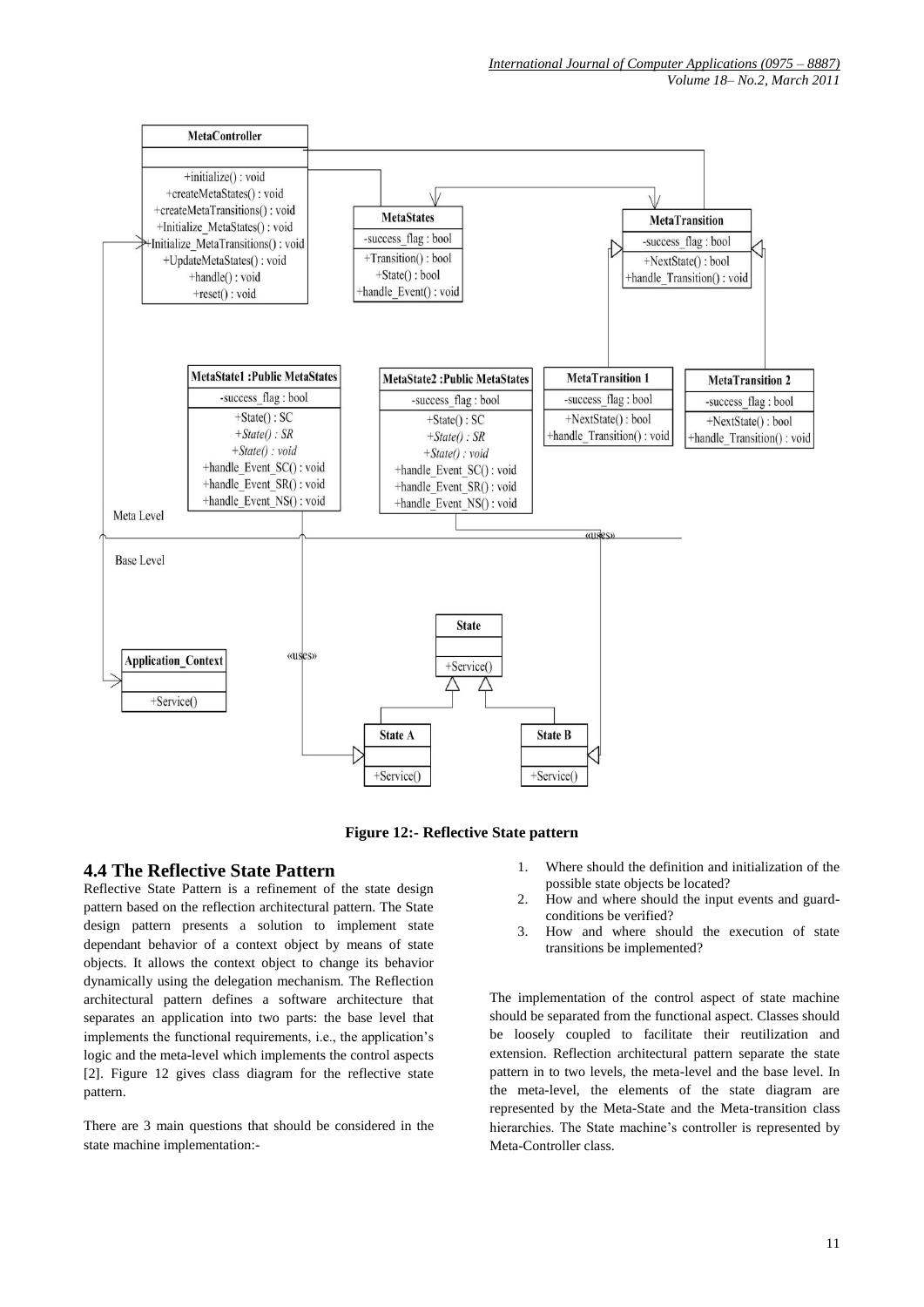Class responsibilities are as below:

**Meta-State**: - This class is responsible for creating and initializing the state objects at the base level. Meta-State metaobject broadcasts the handling of the incoming event to its Meta-Transition meta-objects so that they can verify if a transition should be triggered.

**Meta-Transition**: - This subclass has information about transition function, has to perform actions associated with the transition. It has the reference to the next Meta-State that can be reached by the transition.

**Meta-Controller**: - This class is responsible for handling the intercepted service requests targeted to the context object at base level invoke through application. This class is responsible for creating and initialization of all Meta objects.

## **4.5 The Fault Tolerance Redundancy Pattern**

Figure 13 gives the class diagram of fault tolerance redundancy pattern as described.



**Figure 13:- Fault Tolerance Redundancy pattern**